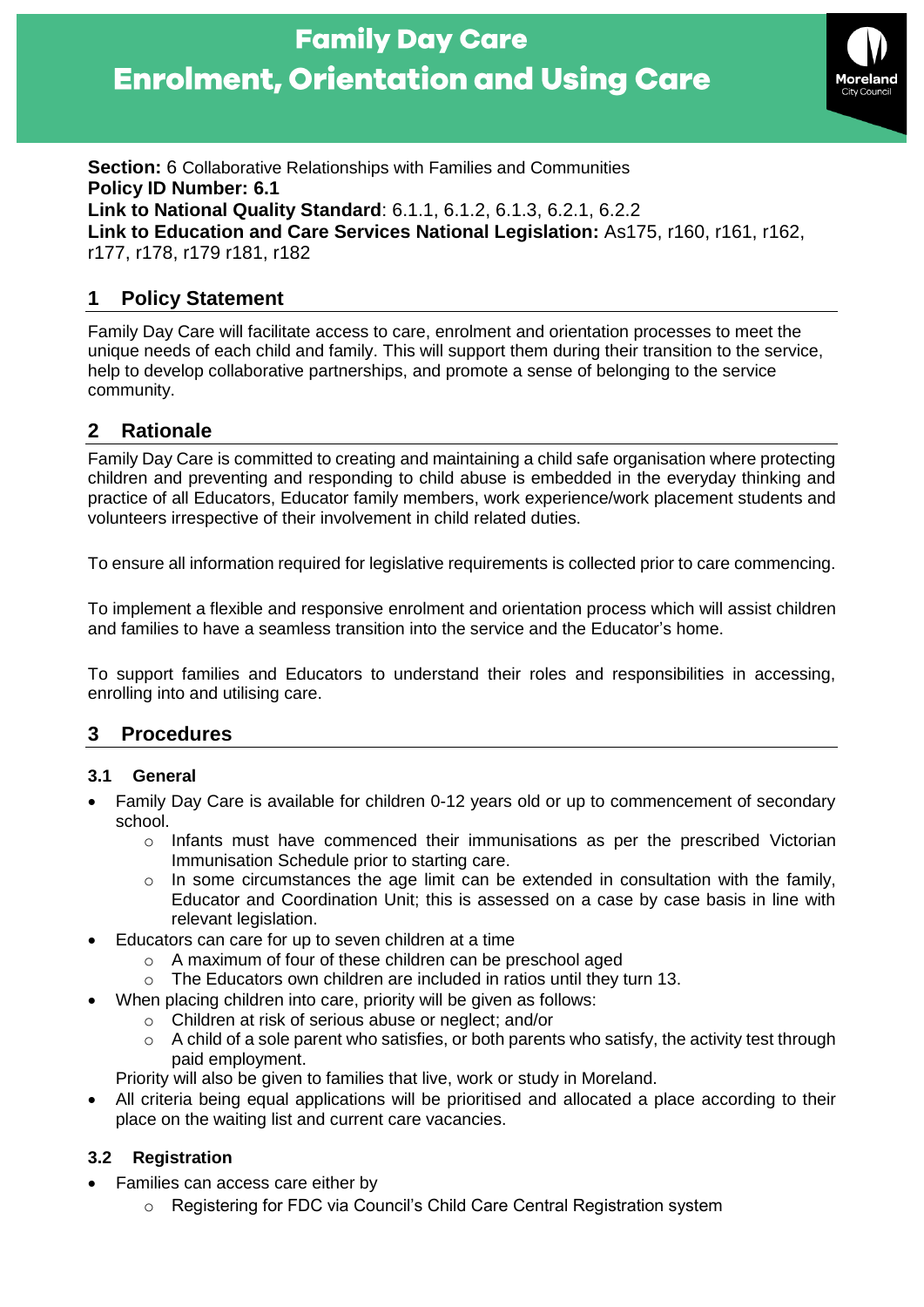

- o Direct referral from an Educator
- The Intake Officer will manage registrations once they have been received. This will include contacting families to confirm care requirements and maintaining a waiting list when care is not available and/or not required until a future date.
- The Intake Officer will discuss care requests with Educators prior to referral. Educators may decline any care request. There may be a delay in filling vacancies depending on the demand for care and the available places.
- The Intake Officer will provide families with available options for care. Families will make a time to meet with the Educator/s, and after this meeting both the Educator/s and families will provide feedback.
- Once an Educator has been selected enrolment will occur.
- Urgent requests for care will be managed if possible, and families supported to access care.

#### **3.3 Enrolment**

- Prior to commencing care an enrolment form must be completed for each child by the family. All sections of the enrolment form must be completed, and other relevant documents provided, including an Immunisation History Statement, any relevant medical management plans and Court Orders if applicable. Care cannot commence until all documentation has been completed and/or provided.
- Once documentation has been submitted
	- $\circ$  A Resource Officer will complete an enrolment interview with the family. This will clarify service and Educator requirements and answer questions for the family.
	- $\circ$  An Administration Officer will ensure all data is current in the service's software system and provide the Educator access to the records of children enrolled into their care.
	- $\circ$  The Educator will ensure they have access to all enrolment documents via the service's software system prior to the child commencing.
- Families are required to keep all information current. Information can be updated at any time by emailing the Coordination Unit.
- The Coordination Unit will contact families annually to update enrolment information. Families need to complete this and return it by the due date.

## **3.4 Care for Educator's own children and relatives**

- Educators own children will be counted in child care ratios until they turn 13. However, an Educator cannot access Child Care Subsidy (CCS) while caring for their own child.
- Educators have no entitlement to claim CCS for placing their child into care with another FDC Educator on the same day that they provide FDC services. There are limited exceptions that can be assessed on a case by case basis.
- Educators can care for relatives such as a niece or nephew, cousin or grandchild. In these circumstances to meet CCS legislative requirements the Coordination Unit and the Educator must ensure that less than 50 per cent of the children being provided care in each CCS fortnight are related to the Educator.
- Any relatives of an Educator must complete all enrolment requirements prior to accessing care.

## **3.5 Orientation**

- An orientation program will be designed in consultation with the Coordination Unit, the Educator and the family. This will be flexible and responsive to the child and family's needs, providing the child time to adjust and settle into the new environment.
- It is recommended that orientation is for a period of two (2) weeks. Anything longer needs to be discussed and agreed between the Educator, family and Coordination Unit.
- The Educator will record the child's orientation booking and attendance in the service's software system. Families will be charged for the hours of care used during orientation.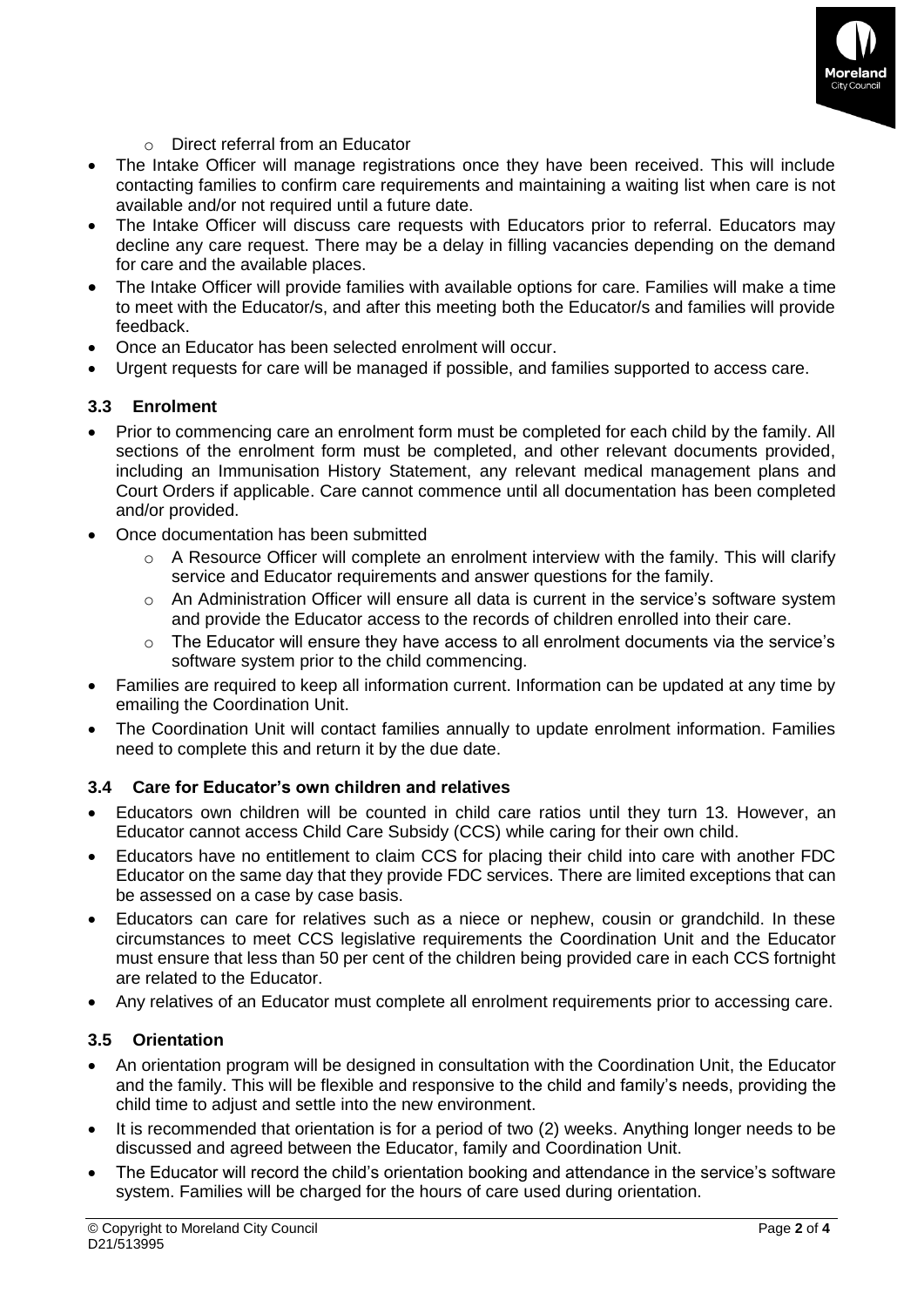

• Once orientation has been completed the Educator will submit the permanent booking via the service's software system.

#### **3.6 Access to the care environment**

- The Educator will make available to families the areas of the home and outdoor space that will be accessed by children while in care.
- The Educator will only provide access to families and/or authorised nominees that have been listed on the child's enrolment form.
- Families are encouraged to keep arrival and departure times to a minimum. If a family would like a longer discussion with the Educator regarding their child, it is encouraged that an appointment is made at a mutually agreeable time.
- The Educator will provide the parent/guardian of a child access to the care environment at any time their child is in care with the Educator unless permitting the parents/guardians entry would:
	- o pose a safety risk to children and/or the Educator; and/or
	- o contravene a court order.
- Where court orders have been provided, the Educator will follow the requirements of the court orders and only provide access to the child and care environment to those authorised by the court orders.
	- $\circ$  If a non-custodial family member arrives the Educator will indicate they cannot release the child and contact the police and then the Coordination Unit for support.

#### **3.7 Relocation care**

- If an Educator is absent the Coordination Unit will endeavour to organise relocation care for a family if they require this. The family needs to contact the Coordination Unit to request this.
	- o If a family is relocated, they will pay the fee of the Educator they are accessing care with.
	- o The original Educator will not be paid when they are unavailable.

#### **3.8 Overnight and 24-hour care**

- In some circumstances care can be provided for children overnight or for 24-hour periods. Generally, this would be for work related purposes, hospitalisation of a single parent or family bereavement. Other circumstances could be considered by the Coordination Unit on a case-bycase basis.
- The Coordination Unit must approve all overnight or 24-hour care prior to it occurring. Families requiring this care must contact the Coordination Unit to discuss these care requirements.
- If a family's regular Educator cannot provide overnight or 24-hour care the Coordination Unit will endeavour to relocate the family to an Educator who is available to provide this care.
- If a family exceeds their allocated CCS hours and is not eligible for Additional Child Care Subsidy, they will be liable to pay all additional fee costs in relation to overnight or 24-hour care.

## **4 References**

- [Education and Care Services National Law Act](https://www.acecqa.gov.au/nqf/national-law-regulations/national-law)
- [Education and Care Services National Regulations](https://www.acecqa.gov.au/nqf/national-law-regulations/national-regulations)
- [National Quality Standards](https://www.acecqa.gov.au/nqf/national-quality-standard)
- [ACECQA](https://www.acecqa.gov.au/)
- Child Care Provider Handbook

#### **Revision History**

| Date          | <b>Revision No.</b> | <b>Revision Section</b> | <b>Revision Description</b>                                       |
|---------------|---------------------|-------------------------|-------------------------------------------------------------------|
| December 2016 | 1.0                 | Αll                     | Initial Policy Release (creation date)                            |
| December 2021 | 2.0                 | Αll                     | Updated from old Policy to new format and<br>current information. |